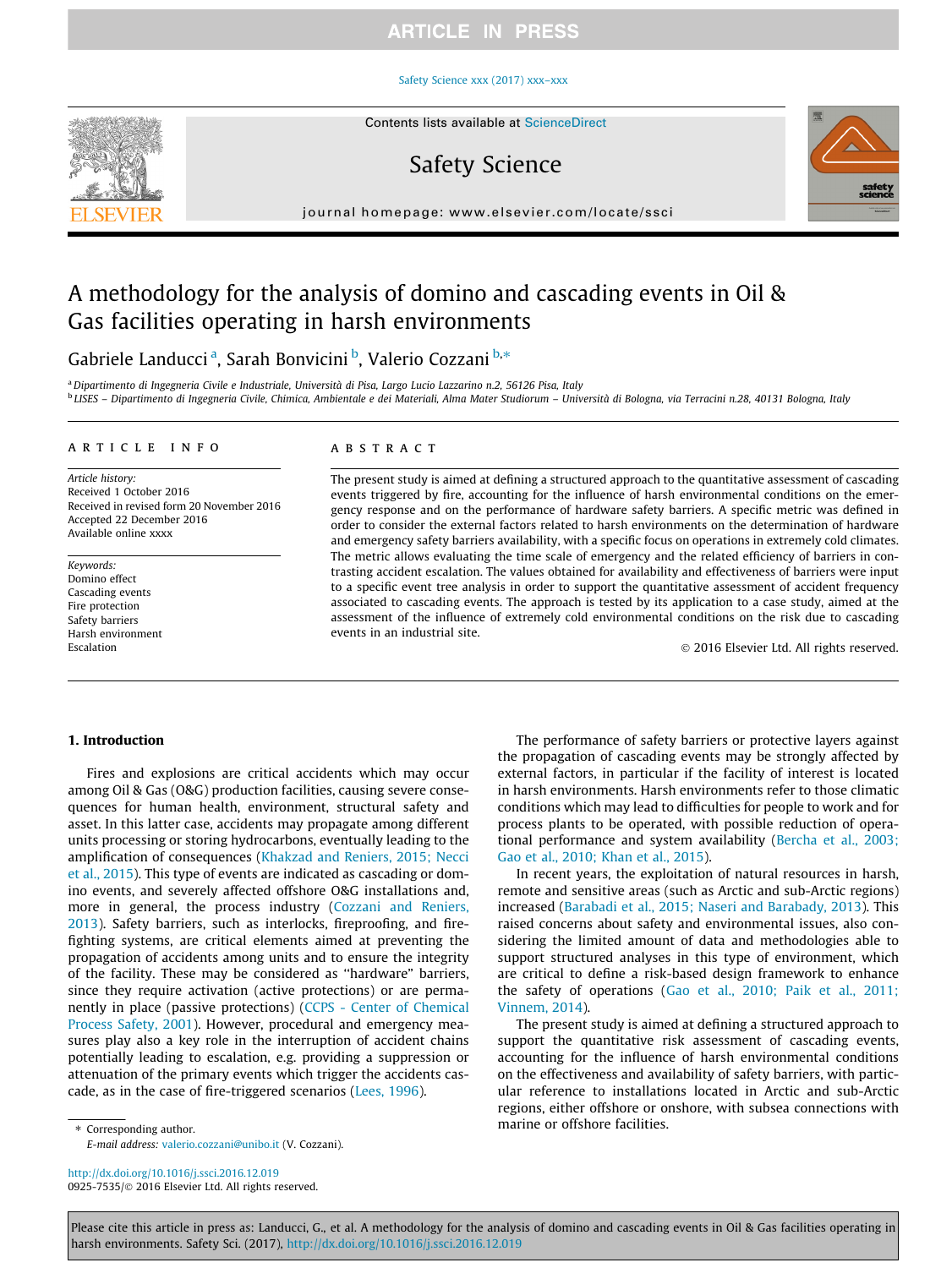### **ARTICLE IN PRESS**

2 G. Landucci et al. / Safety Science xxx (2017) xxx–xxx

The approach is based on the adoption of consolidated and verified vulnerability models for the evaluation of process and storage equipment probability of failure given an initiating event (Cozzani et al., 2005). In particular, the study focused on the assessment of cascading events triggered by fire, adopting previously developed probit models (Landucci et al., 2009). Then, the prevention and mitigation effect associated with the safety barriers and their performance in harsh environments is implemented. Relevant phenomena associated with the degradation of hardware barriers due to extreme weather conditions are also considered in the method. The specific role of emergency teams, and the possible delayed intervention and increment of human error probability due to extremely cold environments were determined.

The influence of extremely cold environment conditions on operational performance and availability of safety barriers was inferred on the basis of the analysis and of the systematization of previous studies and literature data. In particular, the outcomes of studies related to harsh environmental conditions influence on human factors (Bercha et al., 2003; Musharraf et al., 2013; Song et al., 2016) and statistical studies devoted to emergency response time modelling (Matteson et al., 2011; Taylor, 2016) were adopted in order to determine emergency teams performance data. On the other side, specific approaches recently developed for reliability and maintainability studies in Arctic and sub-Arctic regions (Gao et al., 2010) were adapted in order to model the performance of hardware barriers.

A dedicated event tree analysis, based on a previously developed approach (Landucci et al., 2016; 2015), was applied to support the quantitative assessment of accident frequency associated to cascading events. The approach was tested by a case study aimed at determining the influence of harsh environment on the risk profile of industrial facilities.

#### 2. Methodology

#### 2.1. Overview

The aim of the present methodology is to account for the influence of harsh environmental conditions on the frequency of cascading events, through a specific analysis of the effects on the expected safety barrier performance. Fig. 1 shows the flowchart of the methodology.

The preliminary step of the methodology (step 0 in Fig. 1) is aimed at the characterization of the safety barriers performance, with particular reference to the prevention and mitigation of cascading events triggered by fire. Three categories of barriers are considered (CCPS - Center of Chemical Process Safety, 2001): (i) active protection systems, (ii) passive protection systems and (iii) procedural and emergency measures. This step is based on the application of a previously developed methodology (Landucci et al., 2016; 2015), in which the evaluation of safety barriers performance in the framework of escalation is aimed at quantifying:

- availability, defined as the probability of failure on demand (PFD) of the safety barriers;
- effectiveness, defined as the probability that the safety barrier, once successfully activated, will be able to prevent the escalation.

Once the parameters needed to support the quantitative evaluation of safety barriers are defined, the influence of harsh environmental conditions on their protection performance is addressed. In particular, for ''hardware" barriers (both passive and active), it is assumed that extreme environmental conditions may seriously affect the availability characteristics of the components (Gao



Fig. 1. Flowchart of the methodology adopted in the present study.

et al., 2010). No relevant effect is instead associated to the effectiveness, which was considered not affected by harsh environmental conditions.

In the case of procedural and emergency measures, both availability and effectiveness may decrease due to the influence of harsh environmental conditions. In fact, extreme weather and environments may have a relevant influence on human reliability (Musharraf et al., 2013), thus causing an increment of the probability of failure on demand (PFD) of emergency barriers when human factors are involved. Moreover, the emergency response time may be seriously affected by the environmental conditions, resulting in delayed deployment and operation, with a reduction of barrier efficiency. The latter issue was considered only with reference to extremely cold climates, since these are the conditions more likely to affect response time.

In order to systematically account for the effect harsh environmental conditions, such as temperature, wind, snow, and waves, a ''Harsh Environmental Score" (HES) is defined (Step 1 in Fig. 1). The score is based on a weighted combination of penalties associated with external factors induced by harsh environment, which may have an impact on procedural and hardware measures. The scoring of weather parameters to determine the severity of environmental conditions is based on the commonly applied indexes in weather forecasting (Spellman, 2013), which consist of a weighted summation of atmospheric parameters, such as wind speed, ambient temperature, and humidity and were taken into account as a methodological basis for the development of the HES score.

Starting from the estimated value of HES, the modification of availability and effectiveness of the barriers is carried out (Step 2 in Fig. 1), based on the tailoring of several models and approaches available in the literature. Finally, in Step 3 of the methodology (see Fig. 1) the escalation frequency and probability values are evaluated according to a modified event tree analysis (Landucci et al., 2016, 2015).

#### 2.2. Definition of the harsh environment score (HES)

Cold environments impose serious stresses on operators and may adversely affect both their physical and cognitive performance (Bea, 2002). Furthermore, extreme temperatures, wind, waves or other external elements may seriously deteriorate the

Please cite this article in press as: Landucci, G., et al. A methodology for the analysis of domino and cascading events in Oil & Gas facilities operating in harsh environments. Safety Sci. (2017), <http://dx.doi.org/10.1016/j.ssci.2016.12.019>